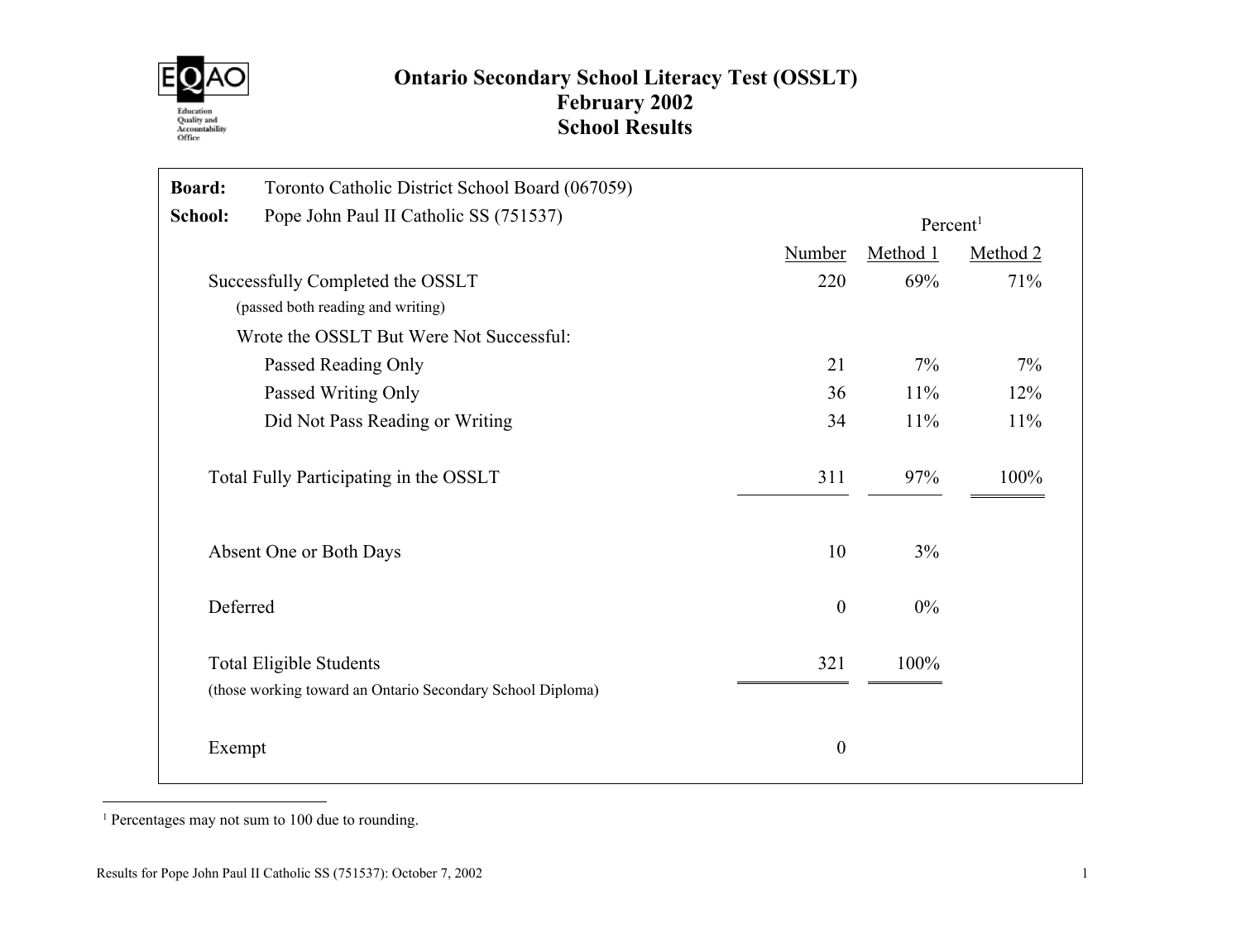### Explanation of Terms and Categories

The results table includes all students in the cohort who were eligible to write the OSSLT during the 2001-2002 school year. A count of students who were exempted from participation because they were not working toward an Ontario Secondary School Diploma (OSSD) appears in the table above. Exempted students are not included in the count of eligible students nor reflected in the calculation of any percentages for Method 1 or Method 2 for subsequent tables.

Successfully Completed the OSSLT: Students participated in the OSSLT and passed both the Reading Component and the Writing Component.

Wrote the OSSLT But Were Not Successful: Students participated fully in the OSSLT but did not pass either the Reading Component or the Writing Component, or both. Unsuccessful students are reported in one of the three following subcategories:

- Passed Reading Only
- Passed Writing Only
- Did Not Pass Reading or Writing

**Total Fully Participating in the OSSLT:** Students are designated as having fully participated if they were present on both days of the administration. A student is considered to be present for a day's testing if there was work completed in at least one of the two booklets administered on that day, or if the student is reported as present on the Student Tracking Sheet (STS).

Absent One or Both Days: Students who were absent on either day are included in this category. Note that a student is not considered absent from a day's testing if there was work completed in at least one of the two booklets administered on that day, or if the student is reported as present on the STS.

Deferred: Students can be deferred under several circumstances, as outlined in EQAO's Guide for Accommodations, Special Provisions, Deferrals, and Exemptions. A student is categorized as deferred if his or her Student Information Form (SIF) indicates a deferral, his or her name appears on the Student Tracking Sheet and there is no work in any of his or her test booklets. If a student completed any portion of the OSSLT, he or she is not categorized as deferred. If the SIF indicates that a student is both exempt and deferred, the student is categorized as deferred.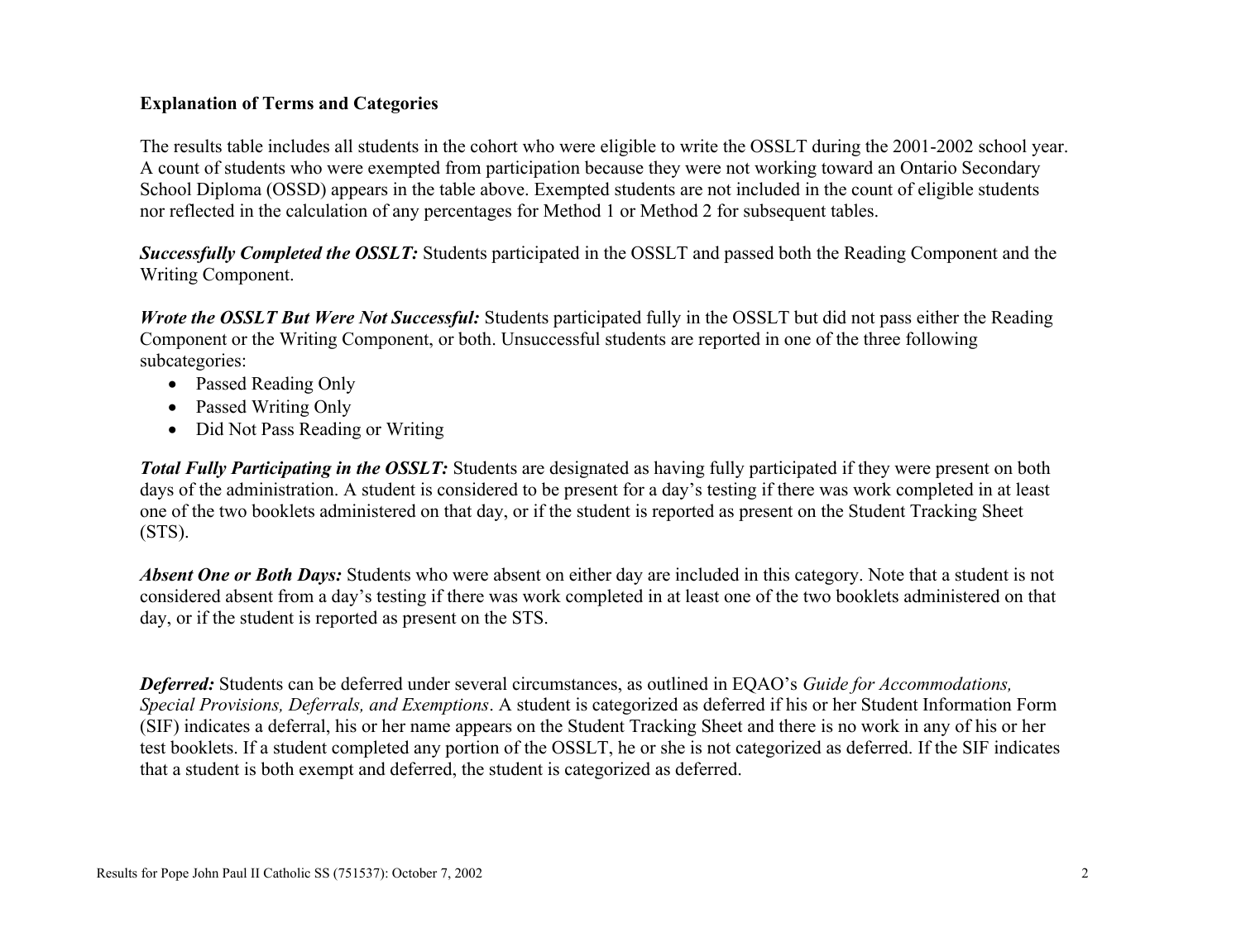Total Eligible Students: All students in the cohort who are working toward an OSSD are referred to as eligible students. This category includes all participating students as well as those categorized as deferred or absent; it does not include exempt students.

Exempt: Students can be exempted from the OSSLT if they are not working toward an OSSD. A student is categorized as exempt only if the SIF indicates that the student is exempt and there is no work in any of the test booklets. Note that if a student completed any portion of the OSSLT, he or she is not categorized as exempt.

Method 1: This method provides a percentage breakdown of all students in the cohort who are working toward an OSSD. The only students excluded from the percentages in Method 1 are those who were not working toward an OSSD and were therefore exempted.

Method 2: This method provides a percentage breakdown of those students who fully participated in the OSSLT. Students are considered to have fully participated if they were present on both days of the administration.

#### Protection of Personal Information

To protect against the disclosure of personal information associated with individual student results, a series of suppression rules are implemented for the public release of OSSLT results. Statistics have been suppressed where the number of respondents is so low that individual results could be determined from the aggregated value.

## Program of Study Information

EQAO provides program of study information for schools that provided this data to EQAO before the end of the school year. To support board-level data analysis, EQAO will provide each board with a mini-report on the program of study information within its jurisdiction at a later date.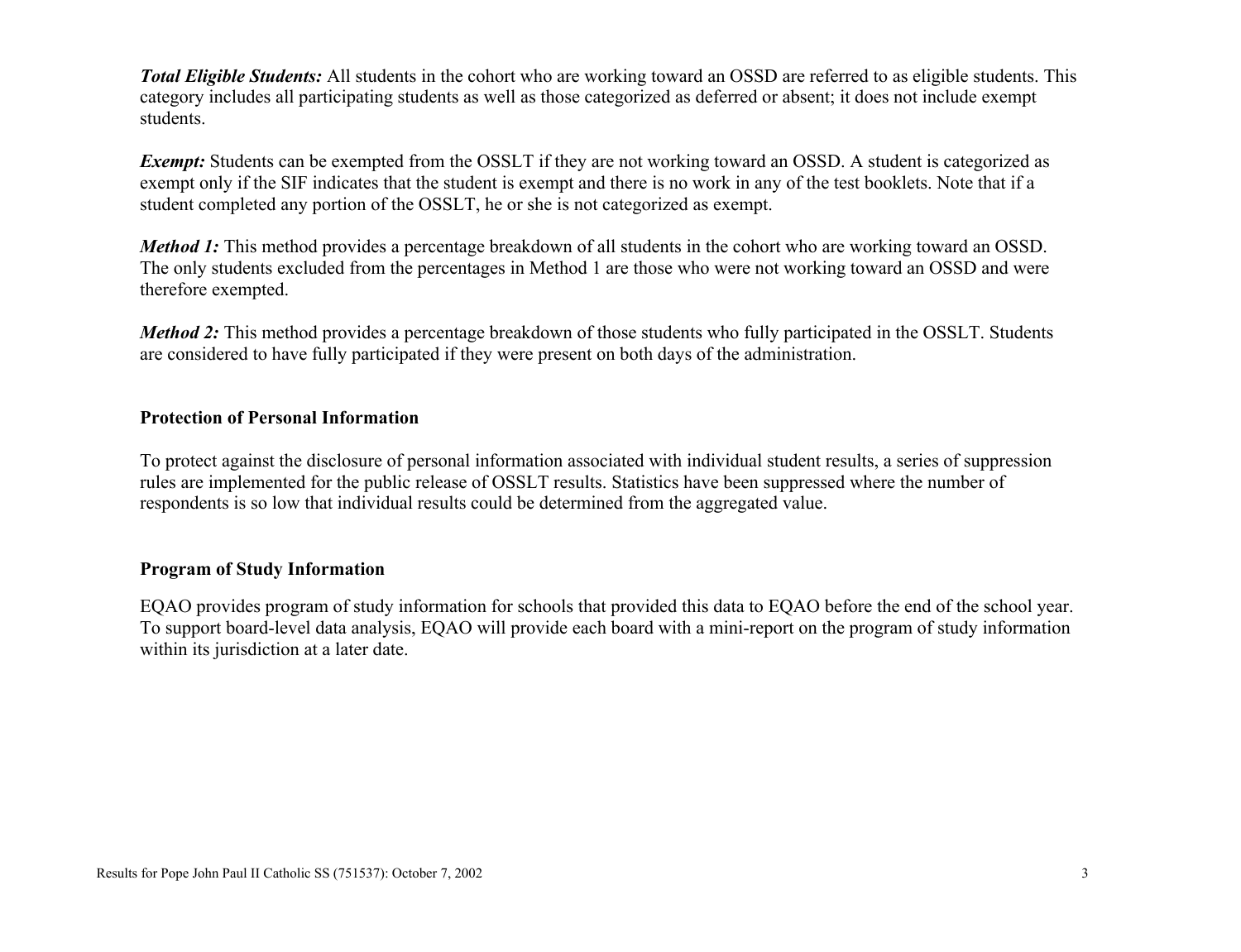## Method 1 Results

|                                         | <b>Provincial Results</b> | <b>Board Results</b> | <b>School Results</b> |
|-----------------------------------------|---------------------------|----------------------|-----------------------|
|                                         | $(\text{\#} = 141\,061)$  | $(\#=6\;379)$        | $(\#=321)$            |
| <b>Successfully Completed the OSSLT</b> | 69%                       | 62%                  | 69%                   |
| <b>Passed Reading Only</b>              | $5\%$                     | $5\%$                | 7%                    |
| <b>Passed Writing Only</b>              | 9%                        | 12%                  | 11%                   |
| <b>Did Not Pass Reading or Writing</b>  | 9%                        | 15%                  | 11%                   |
| <b>Absent One or Both Days</b>          | $4\%$                     | 3%                   | 3%                    |
| <b>Deferred</b>                         | 4%                        | 3%                   | $0\%$                 |

## Method 2 Results

|                                         | <b>Provincial Results</b> | <b>Board Results</b> | <b>School Results</b> |
|-----------------------------------------|---------------------------|----------------------|-----------------------|
|                                         | $(\#=129032)$             | $(\#=5983)$          | $(\#=311)$            |
| <b>Successfully Completed the OSSLT</b> | 75%                       | 66%                  | 71%                   |
| <b>Passed Reading Only</b>              | $5\%$                     | 5%                   | 7%                    |
| <b>Passed Writing Only</b>              | 9%                        | 12%                  | 12%                   |
| Did Not Pass Reading or Writing         | 10%                       | 16%                  | 11%                   |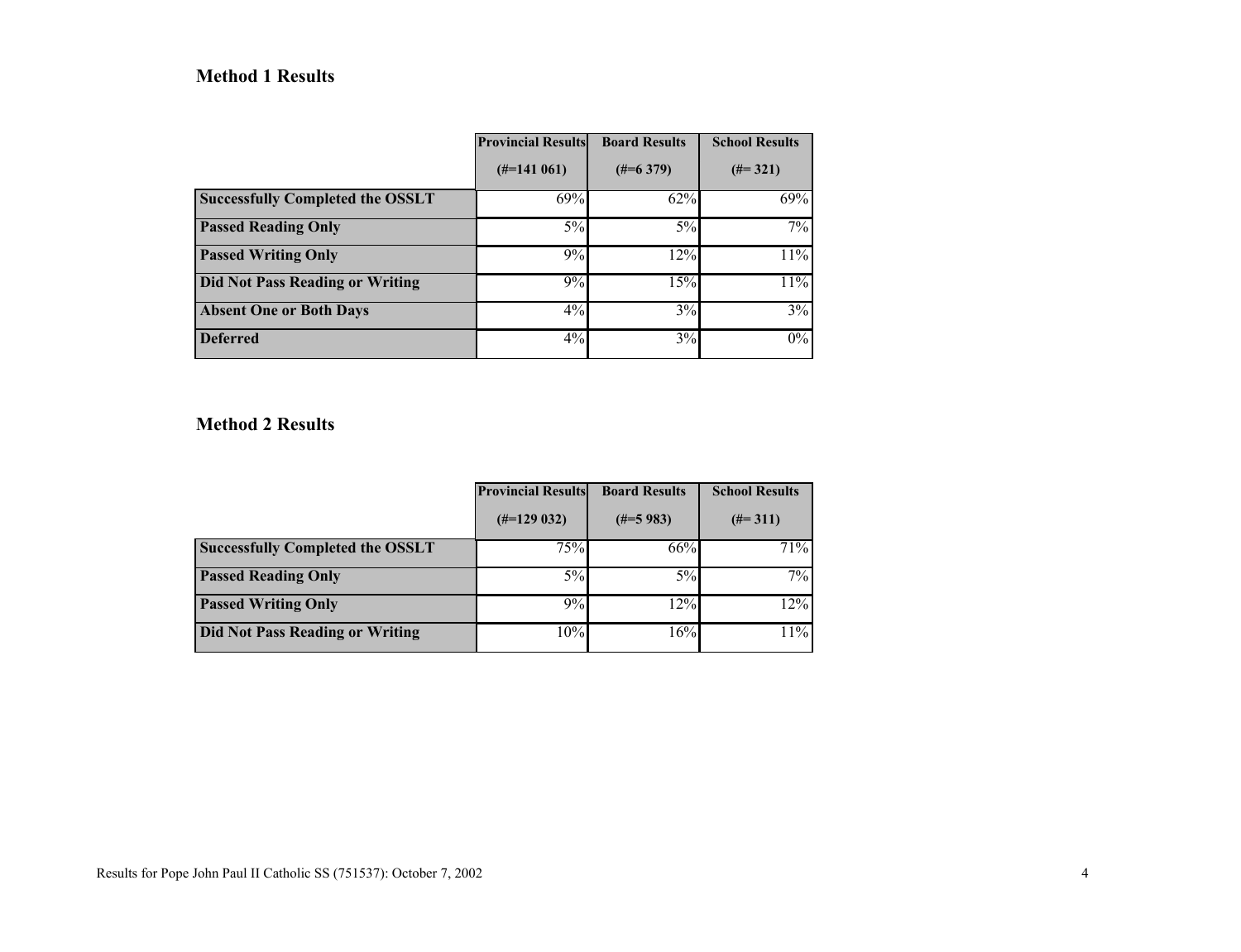### Results by Gender<sup>2</sup> (Method 1)

|                                         |                                         | <b>Provincial Results</b>      |                                 | <b>Board Results</b>        | <b>School Results</b>        |                            |
|-----------------------------------------|-----------------------------------------|--------------------------------|---------------------------------|-----------------------------|------------------------------|----------------------------|
|                                         | <b>Females</b><br>$(\text{\#} = 67586)$ | <b>Males</b><br>$(\#=71\;131)$ | <b>Females</b><br>$(\#=3\;243)$ | <b>Males</b><br>$(\#=3034)$ | <b>Females</b><br>$(\#=159)$ | <b>Males</b><br>$(\#=161)$ |
| <b>Successfully Completed the OSSLT</b> | $75\%$                                  | 64%                            | 68%                             | 57%                         | 77%                          | 60%                        |
| <b>Passed Reading Only</b>              | $3\%$                                   | 6%                             | 4%                              | 6%                          | 6%                           | 7%                         |
| <b>Passed Writing Only</b>              | 8%                                      | 9%                             | 11%                             | 13%                         | 8%                           | 15%                        |
| Did Not Pass Reading or Writing         | $\overline{7\%}$                        | 11%                            | $13\overline{\%}$               | $18\overline{°}$            | 8%                           | 12%                        |
| <b>Absent One or Both Days</b>          | $4\%$                                   | $4\%$                          | 3%                              | 3%                          | $1\%$                        | $5\%$                      |
| <b>Deferred</b>                         | $3\sqrt{6}$                             | $5\%$                          | 2%                              | $4\%$                       | 0%                           | $0\%$                      |

Results by Gender<sup>2</sup> (Method 2)

|                                         | <b>Provincial Results</b>               |                                         | <b>Board Results</b>                 |                               | <b>School Results</b>        |                            |  |
|-----------------------------------------|-----------------------------------------|-----------------------------------------|--------------------------------------|-------------------------------|------------------------------|----------------------------|--|
|                                         | <b>Females</b><br>$(\text{\#} = 62931)$ | <b>Males</b><br>$(\text{\#} = 64\ 744)$ | <b>Females</b><br>$(\text{\#}3 082)$ | <b>Males</b><br>$(\#=2\ 834)$ | <b>Females</b><br>$(\#=157)$ | <b>Males</b><br>$(\#=153)$ |  |
| <b>Successfully Completed the OSSLT</b> | 80%                                     | $70\%$                                  | 71%                                  | 61%                           | 78%                          | 63%                        |  |
| <b>Passed Reading Only</b>              | 4%                                      | $7\%$                                   | 4%                                   | 6%                            | 6%                           | $8\%$                      |  |
| <b>Passed Writing Only</b>              | $9\%$                                   | 10%                                     | 12%                                  | 13%                           | 8%                           | 16%                        |  |
| Did Not Pass Reading or Writing         | $7\%$                                   | 13%                                     | 13%                                  | 19%                           | 8%                           | $13\overline{\%}$          |  |

<sup>&</sup>lt;sup>2</sup> Results for gender are based upon students for whom gender data were available.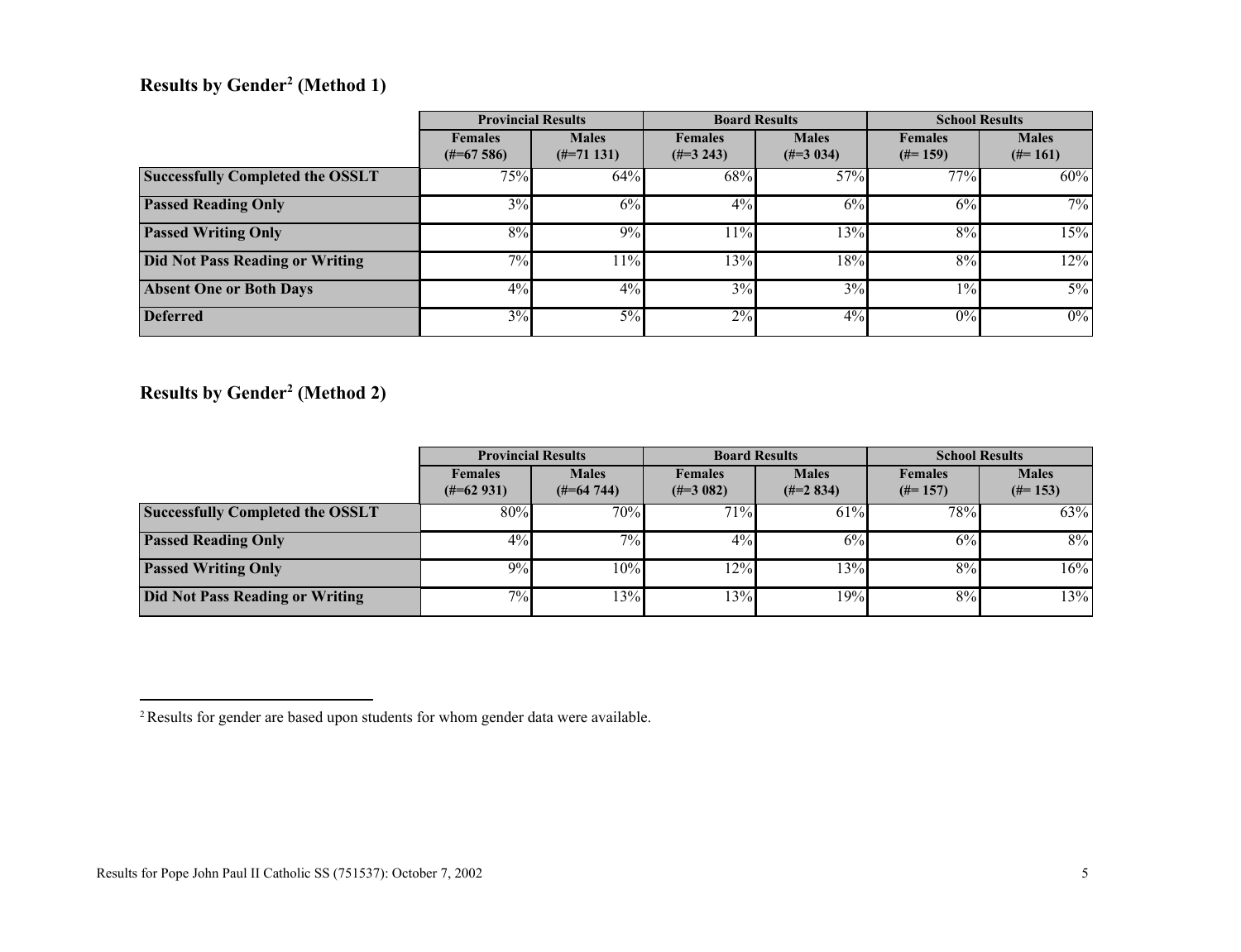## Results by English as a Second Language/English Literacy Development (Method 1)

|                                         | <b>Provincial Results</b>   |                                     |                             | <b>Board Results</b>                | <b>School Results</b> |                                     |  |  |
|-----------------------------------------|-----------------------------|-------------------------------------|-----------------------------|-------------------------------------|-----------------------|-------------------------------------|--|--|
|                                         | <b>In</b><br><b>ESL/ELD</b> | <b>All Other</b><br><b>Students</b> | <b>In</b><br><b>ESL/ELD</b> | <b>All Other</b><br><b>Students</b> | In<br><b>ESL/ELD</b>  | <b>All Other</b><br><b>Students</b> |  |  |
|                                         | $(\text{\#}3768)$           | $(\text{\#} = 137\ 293)$            | $(\#=195)$                  | $(\text{\#} = 6184)$                | $(\#=n/a)$            | $(\#=319)$                          |  |  |
| <b>Successfully Completed the OSSLT</b> | 17%                         | $70\%$                              | 10%                         | 64%                                 |                       | 68%                                 |  |  |
| <b>Passed Reading Only</b>              | $1\%$                       | $5\%$                               |                             | $5\%$                               |                       | $7\%$                               |  |  |
| <b>Passed Writing Only</b>              | 12%                         | 9%                                  |                             | 12%                                 |                       | 11%                                 |  |  |
| <b>Did Not Pass Reading or Writing</b>  | $16\overline{\%}$           | 9%                                  | 29%                         | 15%                                 |                       | 11%                                 |  |  |
| <b>Absent One or Both Days</b>          | 2%                          | $4\%$                               | 3%                          | 3%                                  |                       | 3%                                  |  |  |
| <b>Deferred</b>                         | 52%                         | 3%                                  | 47%                         | $1\%$                               |                       | $0\%$                               |  |  |

Results by English as a Second Language/English Literacy Development (Method 2)

|                                         |                                 | <b>Provincial Results</b>           |                         | <b>Board Results</b>                | <b>School Results</b>           |                                     |  |
|-----------------------------------------|---------------------------------|-------------------------------------|-------------------------|-------------------------------------|---------------------------------|-------------------------------------|--|
|                                         | $\mathbf{ln}$<br><b>ESL/ELD</b> | <b>All Other</b><br><b>Students</b> | $\ln$<br><b>ESL/ELD</b> | <b>All Other</b><br><b>Students</b> | $\mathbf{ln}$<br><b>ESL/ELD</b> | <b>All Other</b><br><b>Students</b> |  |
|                                         | $(\#=1\,735)$                   | $(\#=127\;297)$                     | $(\#=97)$               | $(\text{\#} = 5886)$                | $(\#=n/a)$                      | $(\#=309)$                          |  |
| <b>Successfully Completed the OSSLT</b> | 37%                             | 76%                                 | 21%                     | 67%                                 |                                 | 71%                                 |  |
| <b>Passed Reading Only</b>              | 3%                              | 5%                                  |                         | 5%                                  |                                 | $7\sqrt{6}$                         |  |
| <b>Passed Writing Only</b>              | 26%                             | 9%                                  |                         | 12%                                 |                                 | 12%                                 |  |
| <b>Did Not Pass Reading or Writing</b>  | 34%                             | 10%                                 | 58%                     | 16%                                 |                                 | 11%                                 |  |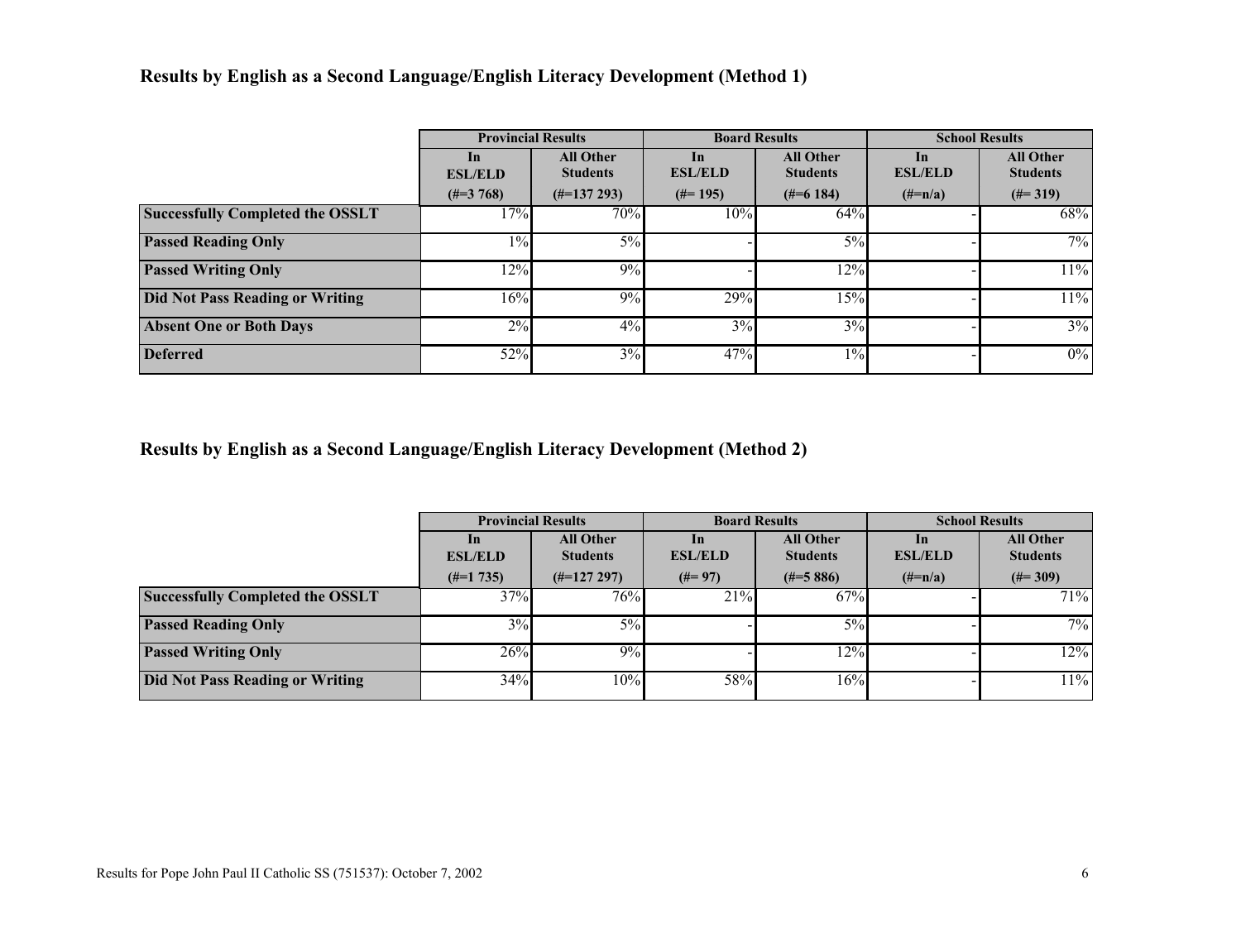#### Results for Students with Special Needs<sup>3</sup> (excluding Gifted) (Method 1)

|                                         | <b>Provincial Results</b>      |                                     |                                | <b>Board Results</b>                |                                | <b>School Results</b>               |
|-----------------------------------------|--------------------------------|-------------------------------------|--------------------------------|-------------------------------------|--------------------------------|-------------------------------------|
|                                         | <b>Special</b><br><b>Needs</b> | <b>All Other</b><br><b>Students</b> | <b>Special</b><br><b>Needs</b> | <b>All Other</b><br><b>Students</b> | <b>Special</b><br><b>Needs</b> | <b>All Other</b><br><b>Students</b> |
|                                         | $(\text{\#}=16\,646)$          | $(\text{\#} = 124\ 415)$            | $(\#=916)$                     | $(\text{\#} = 5463)$                | $(#=40)$                       | $(\#=281)$                          |
| <b>Successfully Completed the OSSLT</b> | 34%                            | 74%                                 | 27%                            | 68%                                 | 22%                            | 75%                                 |
| <b>Passed Reading Only</b>              | $5\%$                          | $5\%$                               | 4%                             | $5\%$                               |                                | $7\%$                               |
| <b>Passed Writing Only</b>              | 20%                            | $7\%$                               | 23%                            | 10%                                 |                                | 9%                                  |
| <b>Did Not Pass Reading or Writing</b>  | 26%                            | 7%                                  | 37%                            | 12%                                 | 42%                            | 6%                                  |
| <b>Absent One or Both Days</b>          | $5\%$                          | $4\%$                               | 4%                             | 3%                                  | $5\%$                          | 3%                                  |
| <b>Deferred</b>                         | 10%                            | $4\%$                               | $5\%$                          | 3%                                  | 0%                             | $0\%$                               |

Results for Students with Special Needs<sup>3</sup> (excluding Gifted) (Method 2)

|                                         | <b>Provincial Results</b>      |                                     |                                | <b>Board Results</b>                | <b>School Results</b>          |                                     |  |
|-----------------------------------------|--------------------------------|-------------------------------------|--------------------------------|-------------------------------------|--------------------------------|-------------------------------------|--|
|                                         | <b>Special</b><br><b>Needs</b> | <b>All Other</b><br><b>Students</b> | <b>Special</b><br><b>Needs</b> | <b>All Other</b><br><b>Students</b> | <b>Special</b><br><b>Needs</b> | <b>All Other</b><br><b>Students</b> |  |
|                                         | $(\#=14150)$                   | $(\text{\#} = 114882)$              | $(\#=836)$                     | $(\#=5\;147)$                       | $(\#=38)$                      | $(\#=273)$                          |  |
| <b>Successfully Completed the OSSLT</b> | 40%                            | 80%                                 | 30%                            | $72\%$                              | 24%                            | 77%                                 |  |
| <b>Passed Reading Only</b>              | $6\%$                          | $5\%$                               | 4%                             | 5%                                  |                                | $7\%$                               |  |
| <b>Passed Writing Only</b>              | 23%                            | 8%                                  | 25%                            | 10%                                 |                                | 10%                                 |  |
| <b>Did Not Pass Reading or Writing</b>  | 31%                            | 7%                                  | 41%                            | 12%                                 | 45%                            | $6\%$                               |  |

<sup>&</sup>lt;sup>3</sup> "Students with Special Needs" are students with an Individual Education Plan (IEP) who may or may not have been identified as "exceptional pupils" by an Identification, Placement and Review Committee (IPRC), and who are receiving special education programs and services (Ministry of Education Policy/Program Memorandum No. 127).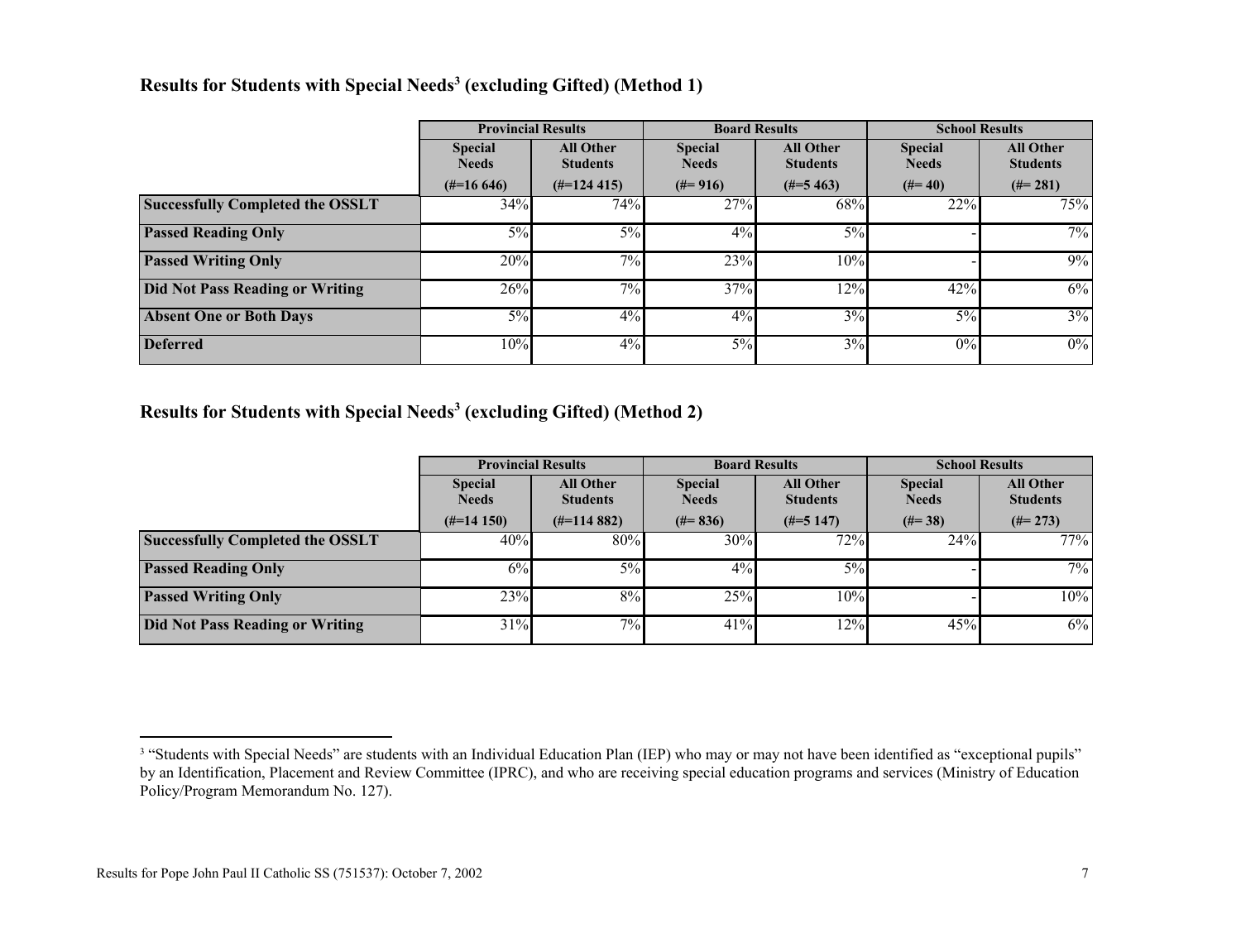|                                                   |                       | <b>Provincial Results</b> |                                        |                     | <b>Board Results</b>      |                                               |                     | <b>School Results</b>     |                                        |
|---------------------------------------------------|-----------------------|---------------------------|----------------------------------------|---------------------|---------------------------|-----------------------------------------------|---------------------|---------------------------|----------------------------------------|
|                                                   | Academic<br>Program   | <b>Applied</b><br>Program | Locally<br><b>Developed</b><br>Program | Academic<br>Program | <b>Applied</b><br>Program | <b>Locally</b><br><b>Developed</b><br>Program | Academic<br>Program | <b>Applied</b><br>Program | Locally<br><b>Developed</b><br>Program |
|                                                   | $(\text{\#} = 70120)$ | $(\#=24\;574)$            | $(\#=3806)$                            | $(\#=3083)$         | $(\#=930)$                | $(\#=134)$                                    | $(\#=n/a)$          | $(\#=n/a)$                | $(\#=n/a)$                             |
| <b>Successfully</b><br><b>Completed the OSSLT</b> | 83%                   | 38%                       | $7\%$                                  | 76%                 | 23%                       | 10%                                           |                     |                           |                                        |
| <b>Passed Reading Only</b>                        | 4%                    | 8%                        | 3%                                     | $4\%$               | 5%                        |                                               |                     |                           |                                        |
| <b>Passed Writing Only</b>                        | $5\%$                 | 19%                       | 13%                                    | 9%                  | 21%                       |                                               |                     |                           |                                        |
| <b>Did Not Pass Reading</b><br>or Writing         | $3\%$                 | 22%                       | 36%                                    | 7%                  | 38%                       | 40%                                           |                     |                           |                                        |
| <b>Absent One or Both</b><br><b>Days</b>          | $3\%$                 | 7%                        | 12%                                    | $2\%$               | 6%                        | 14%                                           |                     |                           |                                        |
| <b>Deferred</b>                                   | 2%                    | 5%                        | 29%                                    | 2%                  | 7%                        | 21%                                           |                     |                           |                                        |

## Results<sup>4</sup> for Students by Program of Study<sup>5</sup> (Method 1)

#### Results<sup>4</sup> for Students by Program of Study<sup>5</sup> (Method 2)

|                                                   |                     | <b>Provincial Results</b> |                                        |                     | <b>Board Results</b>      |                                        |                     | <b>School Results</b>     |                                        |
|---------------------------------------------------|---------------------|---------------------------|----------------------------------------|---------------------|---------------------------|----------------------------------------|---------------------|---------------------------|----------------------------------------|
|                                                   | Academic<br>Program | <b>Applied</b><br>Program | Locally<br><b>Developed</b><br>Program | Academic<br>Program | <b>Applied</b><br>Program | Locally<br><b>Developed</b><br>Program | Academic<br>Program | <b>Applied</b><br>Program | Locally<br><b>Developed</b><br>Program |
|                                                   | $(\#=66\;577)$      | $(\#=21\;581)$            | $(\#=2\;237)$                          | $(\#=2971)$         | $(#=812)$                 | $(\#=87)$                              | $(\# = n/a)$        | $(\#=n/a)$                | $(\#=n/a)$                             |
| <b>Successfully</b><br><b>Completed the OSSLT</b> | 87%                 | 44%                       | 12%                                    | 79%                 | 26%                       | 16%                                    |                     |                           |                                        |
| <b>Passed Reading Only</b>                        | $4\%$               | 9%                        | $5\%$                                  | $5\%$               | 6%                        |                                        |                     |                           |                                        |
| <b>Passed Writing Only</b>                        | $5\%$               | 22%                       | $22\%$                                 | 9%                  | 24%                       |                                        |                     |                           |                                        |
| <b>Did Not Pass Reading</b><br>or Writing         | $3\sqrt{6}$         | 25%                       | 61%                                    | 8%                  | 44%                       | 62%                                    |                     |                           |                                        |

<sup>4</sup> Data in this table reflect students for whom program of study information was provided. As a result, the total number of students reported in this table may not equal the total number of students who wrote the OSSLT.

<sup>5</sup> "Academic Program" refers to students enrolled in the Academic level in Mathematics and/or English; "Applied Program" refers to students enrolled in the Applied level in both Mathematics and English; "Locally Developed Program" refers to students enrolled in courses in Mathematics and/or English developed for them at their school.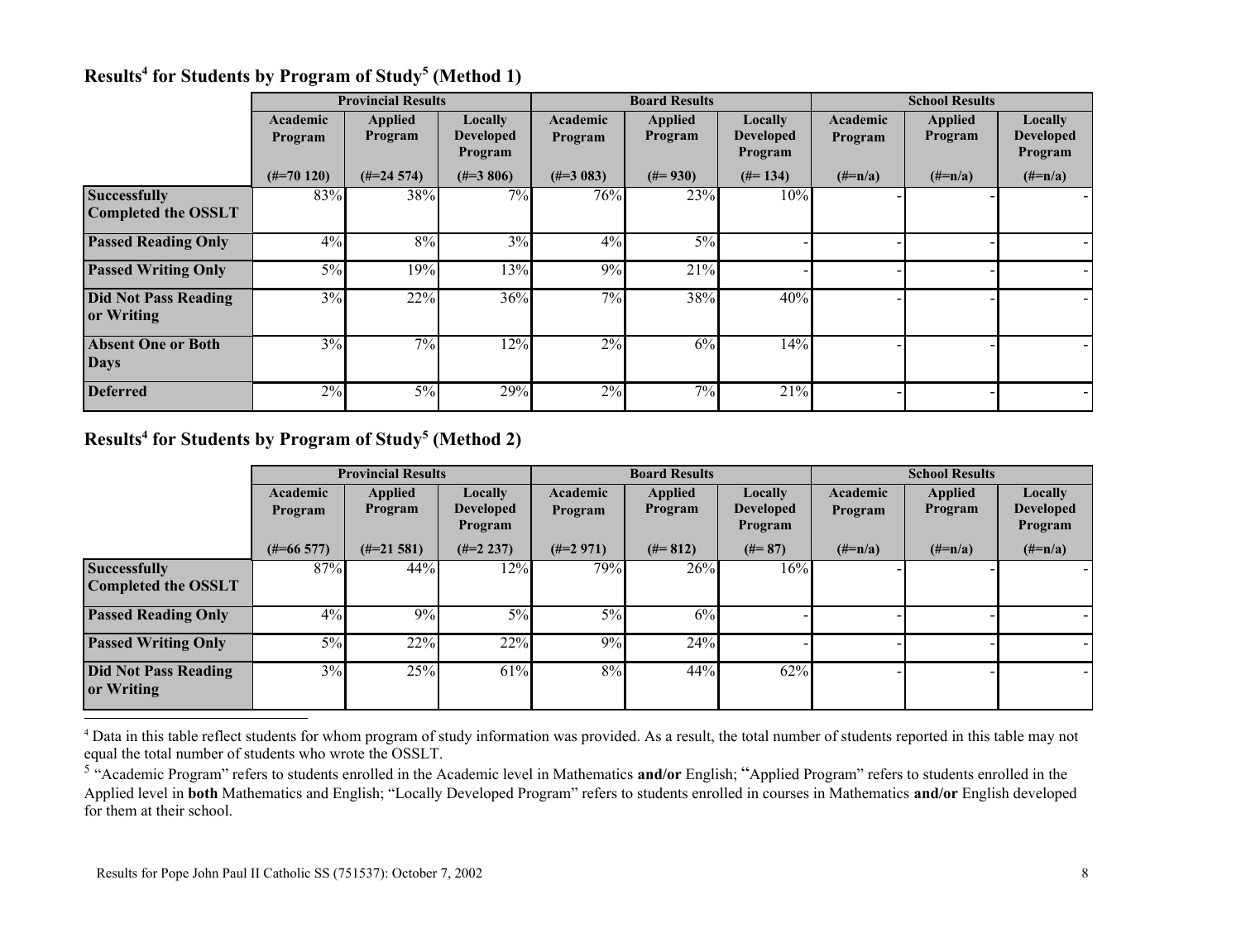#### Results for Students Receiving Accommodations<sup>6</sup> (Method 1)

|                                                   |                                          | <b>Provincial Results</b>                    |                                     |                                          | <b>Board Results</b>                         |                                     |                                          | <b>School Results</b>                        |                                     |
|---------------------------------------------------|------------------------------------------|----------------------------------------------|-------------------------------------|------------------------------------------|----------------------------------------------|-------------------------------------|------------------------------------------|----------------------------------------------|-------------------------------------|
|                                                   | Receiving<br>Accomm.;<br><b>IEP Only</b> | Receiving<br>Accomm.;<br><b>IEP and IPRC</b> | <b>All Other</b><br><b>Students</b> | Receiving<br>Accomm.;<br><b>IEP Only</b> | Receiving<br>Accomm.;<br><b>IEP and IPRC</b> | <b>All Other</b><br><b>Students</b> | Receiving<br>Accomm.;<br><b>IEP Only</b> | Receiving<br>Accomm.;<br><b>IEP and IPRC</b> | <b>All Other</b><br><b>Students</b> |
|                                                   | $(\#=2\ 691)$                            | $(\#=10\,692)$                               | $(\text{\#} = 127\ 678)$            | $(\#=95)$                                | $(\#=648)$                                   | $(\#=5636)$                         | $(\#=n/a)$                               | $(#=29)$                                     | $(\#=292)$                          |
| <b>Successfully</b><br><b>Completed the OSSLT</b> | 41%                                      | 35%                                          | 72%                                 | 26%                                      | 26%                                          | 67%                                 |                                          | 24%                                          | 73%                                 |
| <b>Passed Reading Only</b>                        | 6%                                       | 6%                                           | $5\%$                               |                                          | $4\%$                                        | $5\%$                               |                                          |                                              | $7\%$                               |
| <b>Passed Writing Only</b>                        | 24%                                      | 22%                                          | 7%                                  |                                          | 26%                                          | 10%                                 |                                          |                                              | 10%                                 |
| <b>Did Not Pass Reading</b><br>or Writing         | 23%                                      | 31%                                          | $7\%$                               | 38%                                      | 40%                                          | 12%                                 |                                          | 41%                                          | 8%                                  |
| <b>Absent One or Both</b><br><b>Days</b>          | $5\%$                                    | $5\%$                                        | $4\%$                               | 6%                                       | $4\%$                                        | 3%                                  |                                          | 3%                                           | $3\%$                               |
| <b>Deferred</b>                                   | $1\%$                                    | $1\%$                                        | $5\%$                               | $1\%$                                    | $0\%$                                        | 3%                                  |                                          | 0%                                           | $0\%$                               |

#### Results for Students Receiving Accommodations<sup>6</sup> (Method 2)

|                                                   |                                          | <b>Provincial Results</b>                    |                                     |                                          | <b>Board Results</b>                                |                                     | <b>School Results</b>                    |                                              |                                     |
|---------------------------------------------------|------------------------------------------|----------------------------------------------|-------------------------------------|------------------------------------------|-----------------------------------------------------|-------------------------------------|------------------------------------------|----------------------------------------------|-------------------------------------|
|                                                   | Receiving<br>Accomm.;<br><b>IEP Only</b> | Receiving<br>Accomm.;<br><b>IEP and IPRC</b> | <b>All Other</b><br><b>Students</b> | Receiving<br>Accomm.:<br><b>IEP Only</b> | <b>Receiving</b><br>Accomm.;<br><b>IEP and IPRC</b> | <b>All Other</b><br><b>Students</b> | Receiving<br>Accomm.;<br><b>IEP Only</b> | Receiving<br>Accomm.;<br><b>IEP and IPRC</b> | <b>All Other</b><br><b>Students</b> |
|                                                   | $(\#=2\;517)$                            | $(\#=10027)$                                 | $(\text{\#} = 11648)$               | $(#= 88)$                                | $(\#=623)$                                          | $(\#=5\;272)$                       | $(\#=n/a)$                               | $(\#=28)$                                    | $(\#=283)$                          |
| <b>Successfully</b><br><b>Completed the OSSLT</b> | 43%                                      | 37%                                          | 79%                                 | 28%                                      | 27%                                                 | 72%                                 |                                          | 25%                                          | 75%                                 |
| <b>Passed Reading Only</b>                        | 6%                                       | 6%                                           | $5\%$                               |                                          | $4\%$                                               | $5\%$                               |                                          |                                              | 7%                                  |
| <b>Passed Writing Only</b>                        | 25%                                      | $\sqrt{24\%}$                                | 8%                                  |                                          | 27%                                                 | 11%                                 |                                          |                                              | 10%                                 |
| <b>Did Not Pass Reading</b><br>or Writing         | 25%                                      | 33%                                          | 8%                                  | 41%                                      | 42%                                                 | 13%                                 |                                          | 43%                                          | $8\%$                               |

<sup>&</sup>lt;sup>6</sup> "Students Receiving Accommodations" are students with an IEP who may or may not have been identified as "exceptional pupils" by an IPRC. Detailed information about accommodations is available in the Ministry of Education Policy/Program Memorandum No. 127 and in the EQAO Guide for Accommodations, Special Provisions, Deferrals, and Exemptions.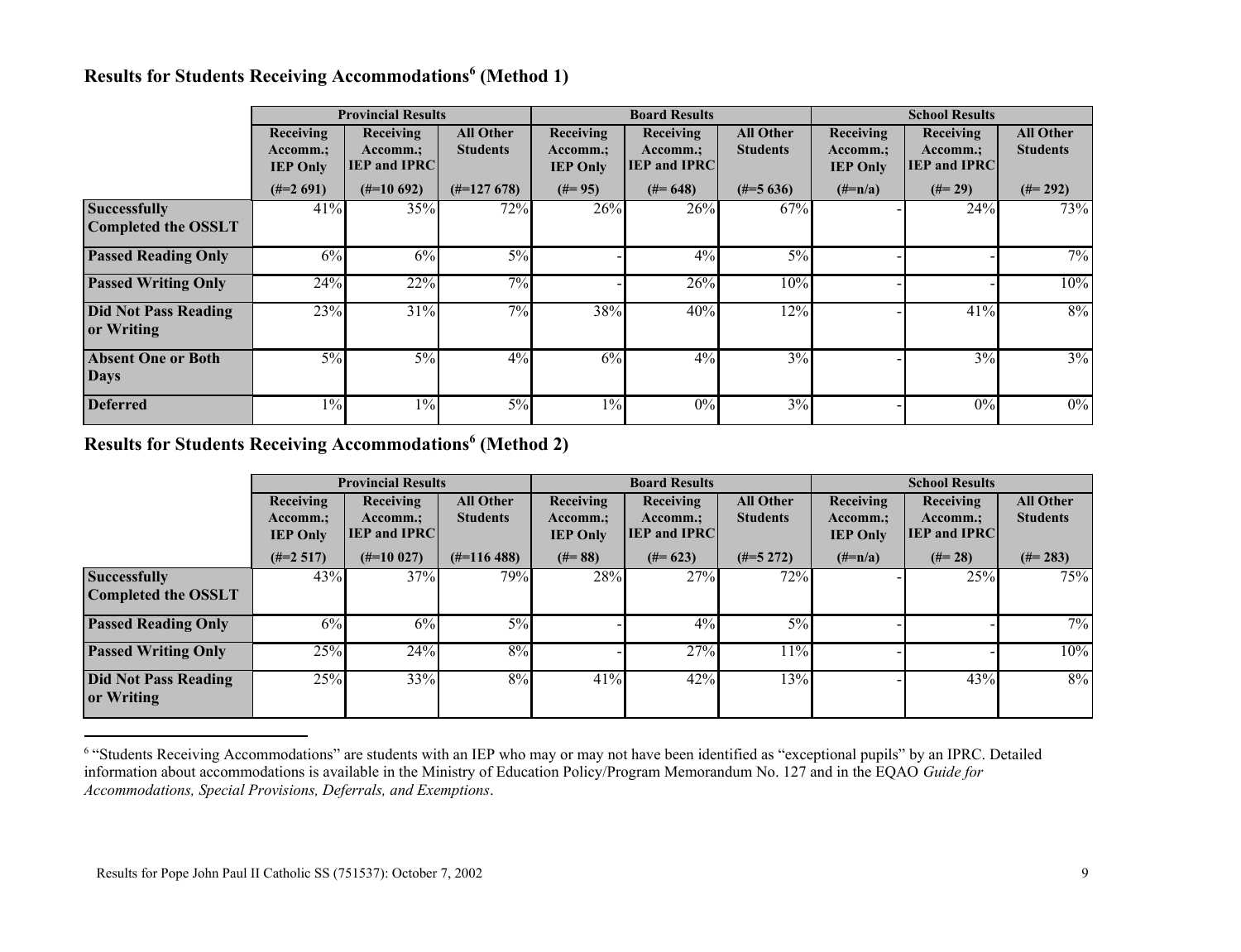## Detailed Reading Results (Method 2)<sup>7</sup>

|                                                                                                          |                          | <b>Provincial Results</b> | <b>Board Results</b>     |                          |  |
|----------------------------------------------------------------------------------------------------------|--------------------------|---------------------------|--------------------------|--------------------------|--|
|                                                                                                          | <b>Mean Score on the</b> | <b>Mean Score on the</b>  | <b>Mean Score on the</b> | <b>Mean Score on the</b> |  |
|                                                                                                          | <b>Reading Component</b> | <b>Reading Component</b>  | <b>Reading Component</b> | <b>Reading Component</b> |  |
|                                                                                                          | for Students Who         | for Students Who did      | for Students Who         | for Students Who did     |  |
|                                                                                                          | <b>Passed Reading</b>    | not Pass Reading          | <b>Passed Reading</b>    | not Pass Reading         |  |
|                                                                                                          |                          |                           |                          |                          |  |
|                                                                                                          |                          |                           |                          |                          |  |
|                                                                                                          | $(\text{\#} = 103\,391)$ | $(\text{\#}24022)$        | $(\#=4\;222)$            | $(\#=1\,597)$            |  |
| <b>Reading Selection Types:</b>                                                                          |                          |                           |                          |                          |  |
| Information (e.g., explanation, opinion)                                                                 | 69/90                    | 42/90                     | 68 / 90                  | 41 / 90                  |  |
| Graphic (e.g., graph, schedule, instructions)                                                            | 39/50                    | 25/50                     | 38 / 50                  | 23/50                    |  |
| Narrative (e.g., story, dialogue)                                                                        | 50/60                    | 35/60                     | 50/60                    | 34/60                    |  |
| <b>Reading Skills:</b>                                                                                   |                          |                           |                          |                          |  |
| Understands directly stated ideas and information                                                        | 50/60                    | 34/60                     | 49/60                    | 33/60                    |  |
| Understands indirectly stated ideas and information                                                      | 71/90                    | $\frac{1}{45}$ / 90       | 70/90                    | 43/90                    |  |
| Make connections between personal experiences and<br>the ideas and information in the reading selections | $\frac{1}{37}$ / 50      | 23/50                     | 37/50                    | 22/50                    |  |
| <b>Reading Strategies:</b>                                                                               |                          |                           |                          |                          |  |
| <b>Vocabulary</b>                                                                                        | 23/30                    | 16/30                     | 23/30                    | 15/30                    |  |
| <b>Syntax</b>                                                                                            | 21/30                    | 11/30                     | 20/30                    | 11/30                    |  |
| Organization                                                                                             | 28/36                    | 17/36                     | 28/36                    | 16/36                    |  |
| <b>Graphic features</b>                                                                                  | 18 / 24                  | 11/24                     | 17/24                    | 10/24                    |  |

 $<sup>7</sup>$  Data in this table reflect students who did not use a large print or audiotaped version of the OSSLT. This table summarizes reading scores by selection type,</sup> skill and strategy to assist boards in focusing their remedial efforts. The Individual Student Report (ISR) provides results for each reading skill across the reading selection types for individual remedial purposes. Due to small sample sizes in many schools, summarized reading scores cannot be reliably reported by selection type, skill and strategy at the school level.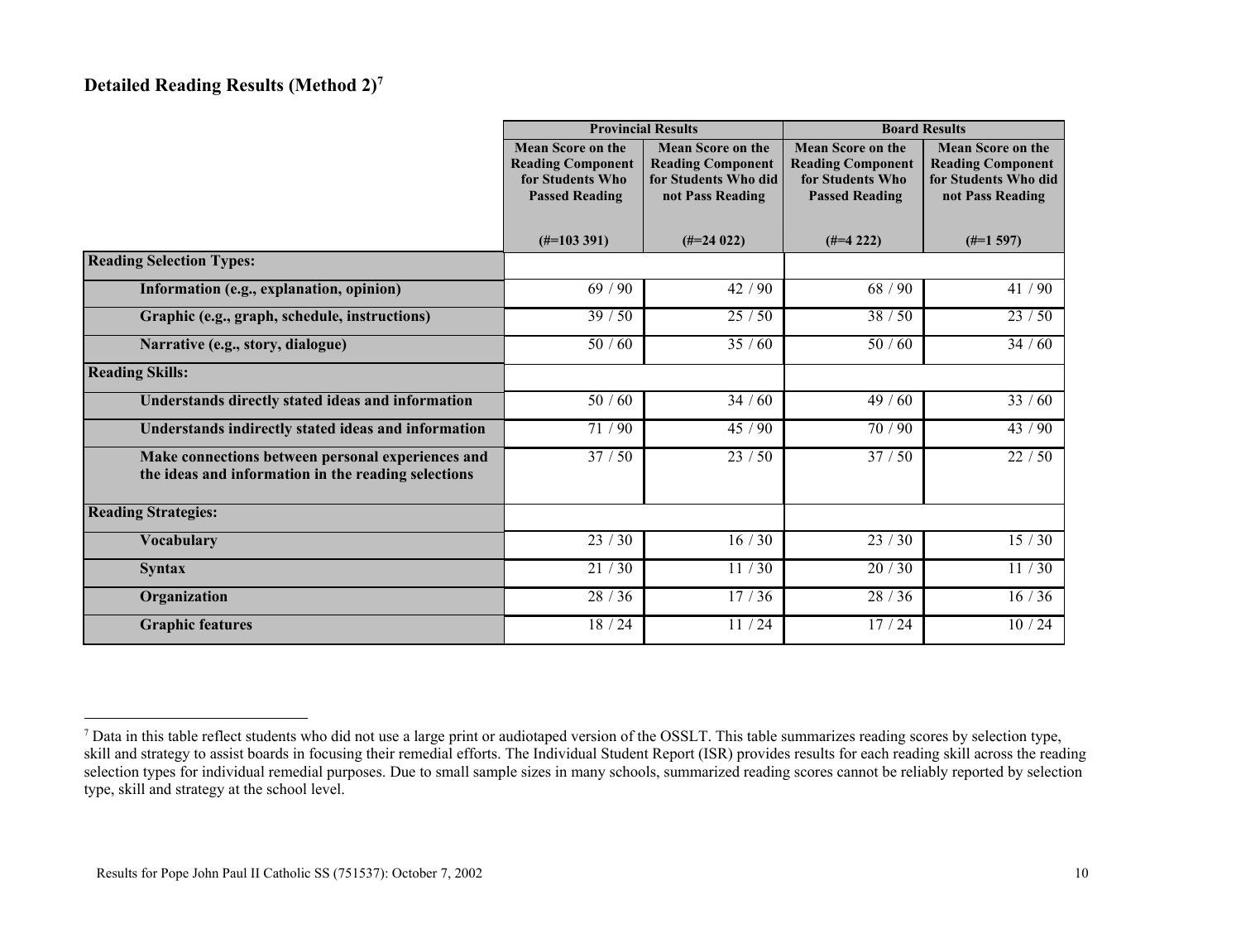#### Detailed Writing Results<sup>8</sup> - Summary (Method 2)

|                                               | <b>Provincial Results</b><br>$(\text{\#} = 129032)$ | <b>Board Results</b><br>$(\text{\#} = 5983)$ | <b>School Results</b><br>$(\#=311)$ |
|-----------------------------------------------|-----------------------------------------------------|----------------------------------------------|-------------------------------------|
| <b>Blank/Illegible (0 Points)</b>             | 13%                                                 | 19%                                          | 20%                                 |
| <b>Irrelevant Content/Off Task (0 Points)</b> | 5%                                                  | 4%                                           | $3\%$                               |
| 1 Point                                       | 2%                                                  | 3%                                           | 4%                                  |
| 2 Points                                      | 27%                                                 | $27\%$                                       | 24%                                 |
| 3 Points                                      | $36\%$                                              | 32%                                          | 30%                                 |
| 4 Points                                      | 17%                                                 | 15%                                          | 19%                                 |

## Detailed Writing Results<sup>8</sup> - Paragraphs Expressing an Opinion (Method 2)

|                                               | <b>Provincial Results</b><br>$(\text{\#} = 129032)$ | <b>Board Results</b><br>$(\text{\#} = 5983)$ | <b>School Results</b><br>$(\#=311)$ |
|-----------------------------------------------|-----------------------------------------------------|----------------------------------------------|-------------------------------------|
| <b>Blank/Illegible (0 Points)</b>             | 2%                                                  | 2%                                           | $<1\%$                              |
| <b>Irrelevant Content/Off Task (0 Points)</b> | $5\%$                                               | $7\overline{\%}$                             | 9%                                  |
| 1 Point                                       | $<1\%$                                              | $1\%$                                        | $0\%$                               |
| 2 Points                                      | 18%                                                 | 17%                                          | 12%                                 |
| 3 Points                                      | 50%                                                 | 48%                                          | 49%                                 |
| <b>4 Points</b>                               | 24%                                                 | 26%                                          | 31%                                 |

<sup>&</sup>lt;sup>8</sup> This table includes data on all students who wrote the Writing Component of the OSSLT. This table describes performance in terms of "points", as it is described on the ISR. Please note that the Annotated Student Responses OSSLT, February 2002 describes the same performance levels in terms of "columns".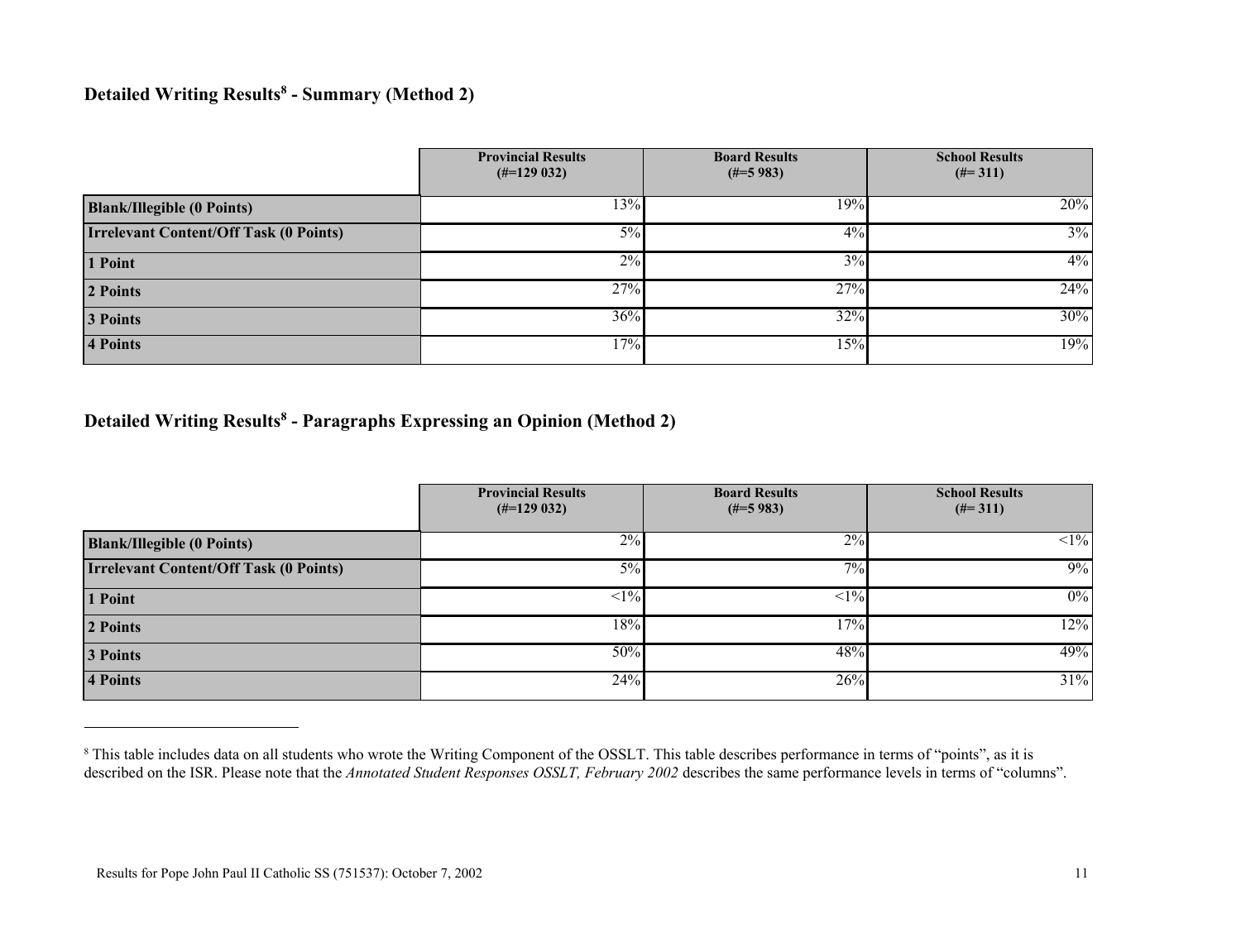### Detailed Writing Results<sup>8</sup> - News Report (Method 2)

|                                               | <b>Provincial Results</b><br>$(\text{\#} = 129032)$ | <b>Board Results</b><br>$(\text{\#} = 5983)$ | <b>School Results</b><br>$(\text{\#} = 311)$ |
|-----------------------------------------------|-----------------------------------------------------|----------------------------------------------|----------------------------------------------|
| <b>Blank/Illegible (0 Points)</b>             | 4%                                                  | 5%                                           | $2\%$                                        |
| <b>Irrelevant Content/Off Task (0 Points)</b> | 3%                                                  | $4\%$                                        | $5\%$                                        |
| 1 Point                                       | $1\%$                                               | $1\%$                                        | $1\%$                                        |
| 2 Points                                      | 13%                                                 | 14%                                          | 13%                                          |
| 3 Points                                      | 54%                                                 | 51%                                          | 52%                                          |
| 4 Points                                      | 26%                                                 | 26%                                          | 29%                                          |

#### Detailed Writing Results<sup>8</sup> - Information Paragraph (Method 2)

|                                               | <b>Provincial Results</b><br>$(\text{\#} = 129032)$ | <b>Board Results</b><br>$(\text{\#} = 5983)$ | <b>School Results</b><br>$(\#=311)$ |
|-----------------------------------------------|-----------------------------------------------------|----------------------------------------------|-------------------------------------|
| <b>Blank/Illegible (0 Points)</b>             | 5%                                                  | 6%                                           | $4\%$                               |
| <b>Irrelevant Content/Off Task (0 Points)</b> | 7%                                                  | 9%                                           | 10%                                 |
| 1 Point                                       | $<1\%$                                              | $1\%$                                        | $1\%$                               |
| 2 Points                                      | 15%                                                 | 16%                                          | 14%                                 |
| 3 Points                                      | 50%                                                 | 48%                                          | 45%                                 |
| 4 Points                                      | 23%                                                 | 21%                                          | 26%                                 |

<sup>&</sup>lt;sup>8</sup> This table includes data on all students who wrote the Writing Component of the OSSLT. This table describes performance in terms of "points", as it is described on the ISR. Please note that the Annotated Student Responses OSSLT, February 2002 describes the same performance levels in terms of "columns".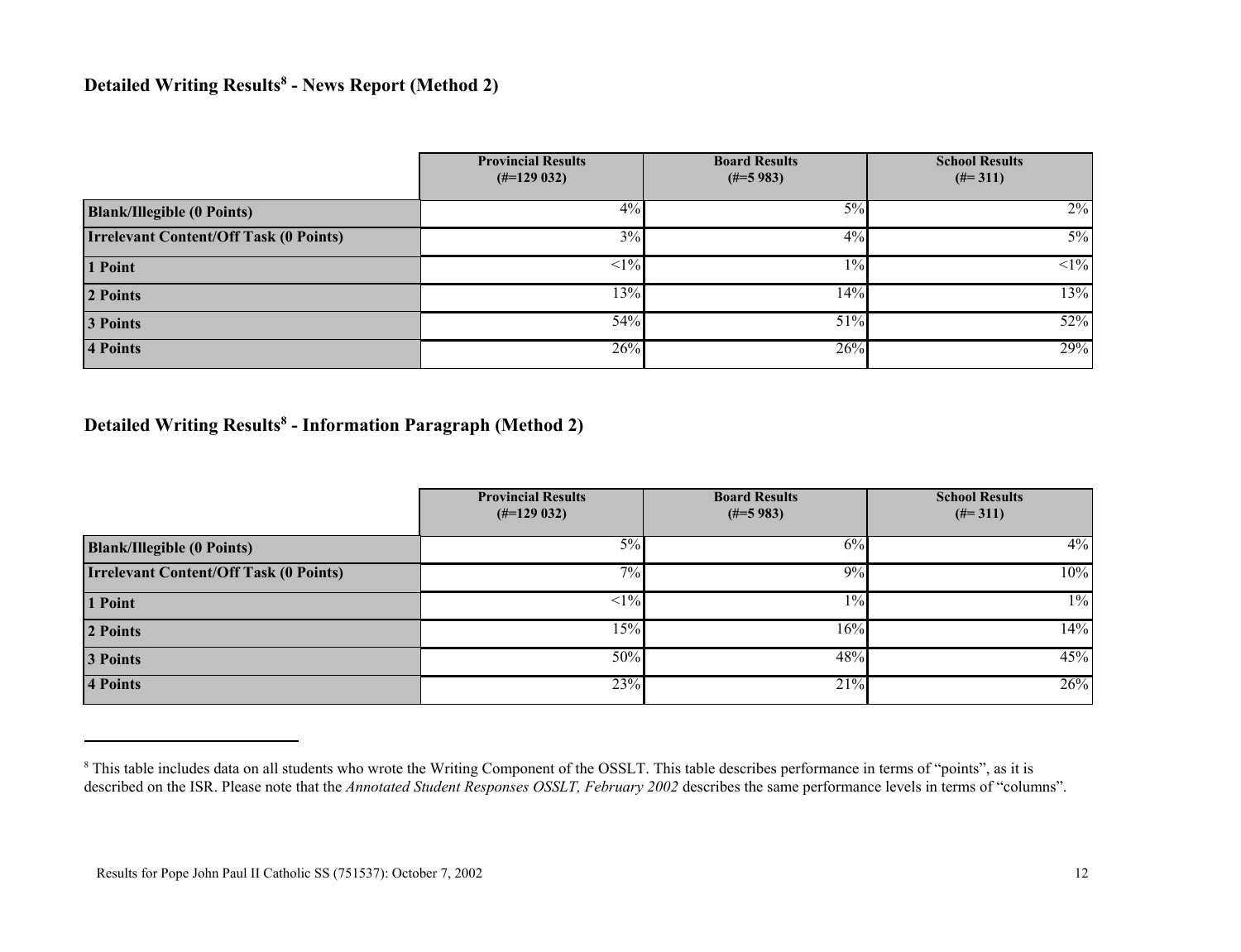## Gender Breakdown of Eligible (Non-Exempted) Students

|                    | Province      |               |               | <b>Board</b>  | <b>School</b> |               |  |
|--------------------|---------------|---------------|---------------|---------------|---------------|---------------|--|
|                    | <b>Number</b> | $\frac{0}{2}$ | <b>Number</b> | $\frac{0}{0}$ | <b>Number</b> | $\frac{0}{0}$ |  |
| Female             | 67 58 6       | 48%           | 3 2 4 3       | 51%           | 159           | 50%           |  |
| Male               | 71 131        | 50%           | 3 0 3 4       | 48%           | 161           | 50%           |  |
| <b>Unspecified</b> | 2 2 9 1       | 2%            | 101           | 2%            |               | $<1\%$        |  |

## Contextual Information from the Student Questionnaire<sup>9</sup>

## Response Rates

| <b>Province</b>                    |                                           |                         | <b>Board</b>                |                                           |                  | <b>School</b>                      |                                    |                         |
|------------------------------------|-------------------------------------------|-------------------------|-----------------------------|-------------------------------------------|------------------|------------------------------------|------------------------------------|-------------------------|
| <b>Eligible</b><br><b>Students</b> | <b>Completed</b><br><b>Ouestionnaires</b> | <b>Response</b><br>Rate | Eligible<br><b>Students</b> | <b>Completed</b><br><b>Ouestionnaires</b> | Response<br>Rate | <b>Eligible</b><br><b>Students</b> | <b>Completed</b><br>Ouestionnaires | <b>Response</b><br>Rate |
| 141061                             | 128 682                                   | $91\%$                  | 6 3 7 9                     | $-966$                                    | $94\%$           | $\sim$<br>، 22                     | 14٠ ن                              | 98%                     |

## Student Computer Use, Language and Background

|                                                                 | <b>Province</b>                           |                                       | <b>Board</b>                  |                             | <b>School</b>                |                            |
|-----------------------------------------------------------------|-------------------------------------------|---------------------------------------|-------------------------------|-----------------------------|------------------------------|----------------------------|
| Percentage of students indicating that                          | <b>Females</b><br>$(\text{\#} = 62\ 779)$ | <b>Males</b><br>$(\text{\#} = 64557)$ | <b>Females</b><br>$(\#=3079)$ | <b>Males</b><br>$(\#=2821)$ | <b>Females</b><br>$(\#=158)$ | <b>Males</b><br>$(\#=155)$ |
| they have a computer in their home.                             | 92%                                       | 91%                                   | 90%                           | 90%                         | 91%                          | 95%                        |
| English is the first language that they learned in<br>the home. | 77%                                       | 76%                                   | 53%                           | 55%                         | 70%                          | 75%                        |
| English is the language spoken most frequently in<br>the home.  | 77%                                       | 76%                                   | 54%                           | 55%                         | $72\%$                       | 72%                        |
| they were born outside Canada.                                  | 18%                                       | 18%                                   | 38%                           | 37%                         | 36%                          | 32%                        |

<sup>9</sup> Percentages in these tables are based on the total number of students who completed a questionnaire.